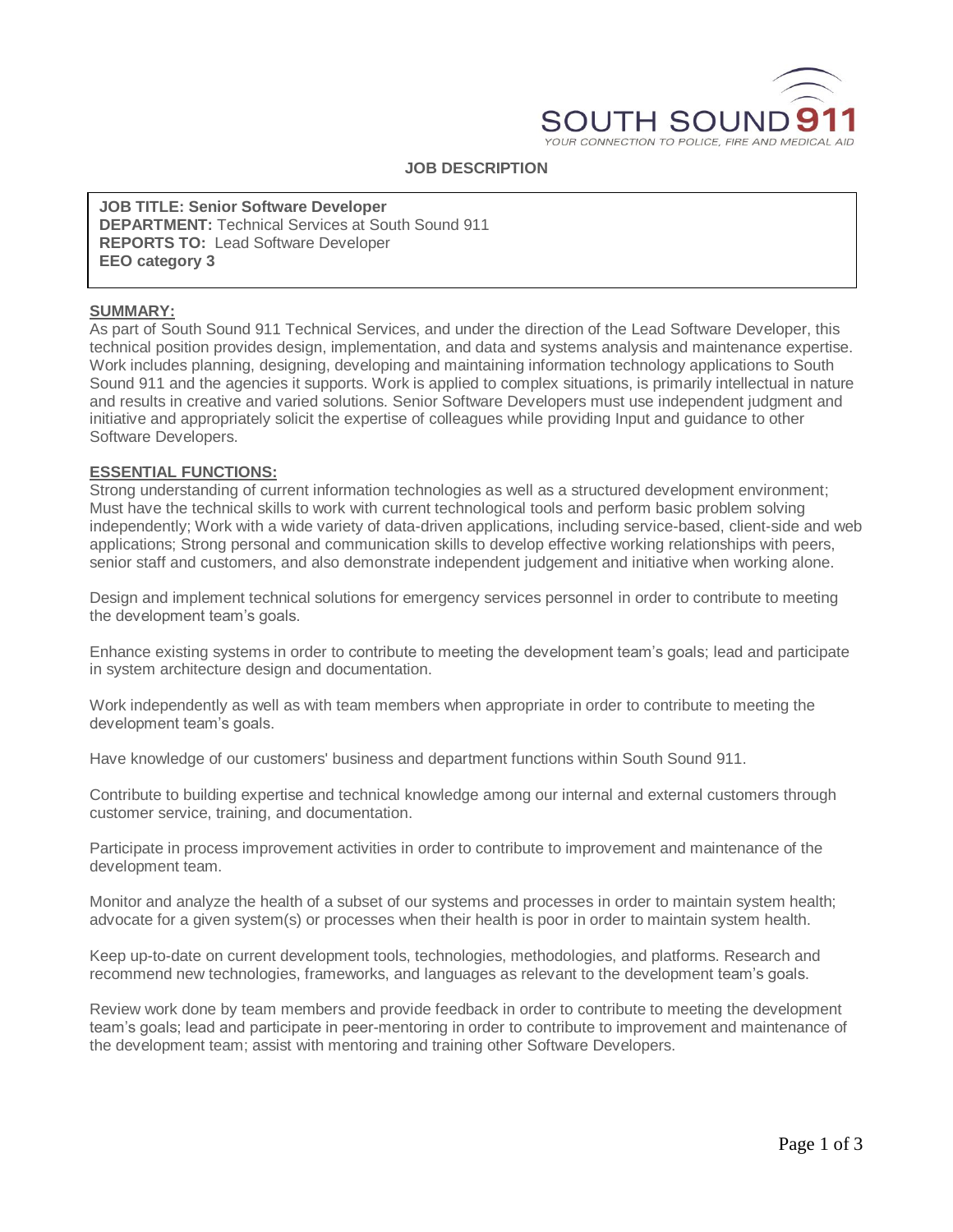# **QUALIFICATIONS:**

A Bachelor's degree in computer science or a related STEM field (Science, Technology, Engineering, and Math) and/or equivalent work experience. Four years of professional application development experience directly supporting public safety information technology systems.

### **REQUIRED ABILITY, KNOWLEDGE AND EXPECTATIONS:**

Fluent use of the English language

Understand and follow written and verbal instructions.

Understand and interpret complex rules and procedures.

Read, interpret, explain, apply and follow applicable laws, ordinances, codes, regulations, policies and procedures.

Work appropriately with confidential material and information.

Work with speed and accuracy.

Follow safety rules and regulations.

Ability to decompose complex problems into manageable units of work

Exercise a high degree of independent judgment in problem solving and decision-making related to professional software development duties.

Communicate efficiently and effectively both orally and in writing using tact, patience and courtesy.

Maintain cooperative and effective working relationships with others.

Analyze situations quickly and adopt an effective course of action.

Organize work with many interruptions and multiple tasks to meet schedules and timelines.

Be reliable, dependable and report for work on a consistent basis.

## **LICENSES, CERTIFICATES AND OTHER REQUIREMENTS:**

Proficient with standard suite of Microsoft Office software

Experience with C#/.NET languages or Java.

Experience using SQL or LINQ to develop data-driven applications.

Experience with software development life cycle best practices, including coding standards, code reviews, source control management, and build processes.

Unit test and debugging experience

## **PHYSICAL REQUIREMENTS:**

The physical demands described here are representative of those that must be met by an employee to successfully perform the essential functions of this job. Reasonable accommodations may be made to enable individuals with disabilities to perform the essential functions.

While performing the duties of this job, the employee is regularly required to sit at a computer terminal, frequent walking both indoors and out; ; use hands to finger, handle, or feel and talk or hear. The employee is frequently required to reach with hands and arms. The employee is occasionally required to stand, stoop, or kneel. The employee must occasionally lift and/or move up to 25 pounds. Specific vision abilities required by this job include close vision, distance vision, peripheral vision, depth perception and ability to adjust focus.

### **WORKING ENVIRONMENT:**

Office environment with frequent interruptions. The noise level in the work environment is usually quiet. This position will interact with employees and customers on a daily basis.

Office environment is subject to 24/7 emergency call out and traveling to different locations to conduct work

### **MACHINES/TOOLS/EQUIPMENT/WORK AIDS:**

Personal computer, copy machines, telephone, fax machine, E-mail, calculators, head sets, printers.

### **POTENTIAL HAZARDS:**

The hazards are consistent within an office environment.